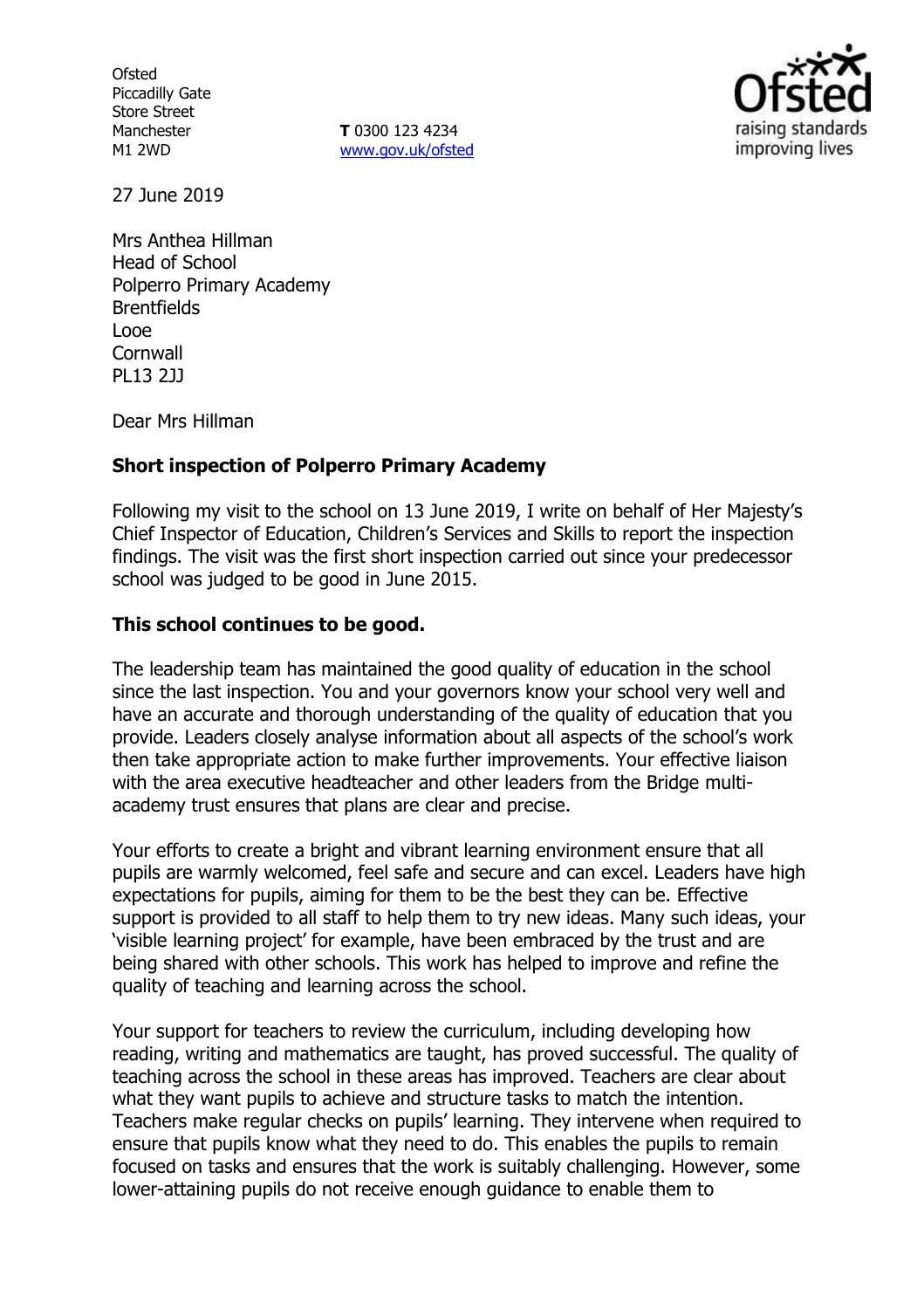

understand what they need to do next. As a result, they are not all making the same progress that most other pupils are making.

A supportive community ethos is highly valued by parents and pupils. Parents who spoke to the inspector and those who completed Parent View, Ofsted's online survey, were full of praise for the school. One parental comment, which is typical of many, stated that the school is 'a welcoming school and really does care about their children and staff'. Many parents and pupils recognise the wider work of the school within and around the community. Current work about healthy living has been recognised with a new 'Sugar smart' award, of which staff and pupils are proud.

The local governing body and the board of trustees are highly committed and very supportive of the school. They have a range of skills and experience that they use to offer leaders appropriate support and challenge. Governors work closely with you and your leaders to understand a range of issues. As a result, the school has securely strengthened its position from the last inspection and leaders are determined to lead the school forward with drive and ambition.

# **Safeguarding is effective.**

Pupils' well-being is given priority and safeguarding arrangements are fit for purpose. Regular training ensures that staff know how to spot and respond to worries about pupils. Staff value this regular support, training and advice. Leaders ensure that appropriate checks on staff and governors are undertaken prior to them starting work in the school. You are well supported by the trust and its safeguarding team to ensure that your safeguarding systems are effective.

Parents, carers and staff are confident that children are kept safe. One parent commented that the school has a 'very safe and nurturing environment'. Pupils agree with this view and were able to explain, with confidence, to the inspector that they know who to talk to when they are worried and that the staff will listen and respond.

Governors are very knowledgeable about their safeguarding responsibilities and they conduct their delegated tasks with diligence. Governors are working with leaders to ensure that pupils attend school regularly. Together, they have recognised that too many pupils do not attend regularly enough. They have introduced many initiatives to encourage good attendance. Where these are not successful, they work with external agencies to support families to try and identify barriers to good attendance and find solutions. This is beginning to have some impact and levels of attendance are starting to improve. However, overall attendance rates are still low and the proportion of pupils who are frequently absent remains too high.

## **Inspection findings**

 During the inspection, I considered the quality of learning in lessons and the work in books of pupils with special educational needs and/or disabilities (SEND).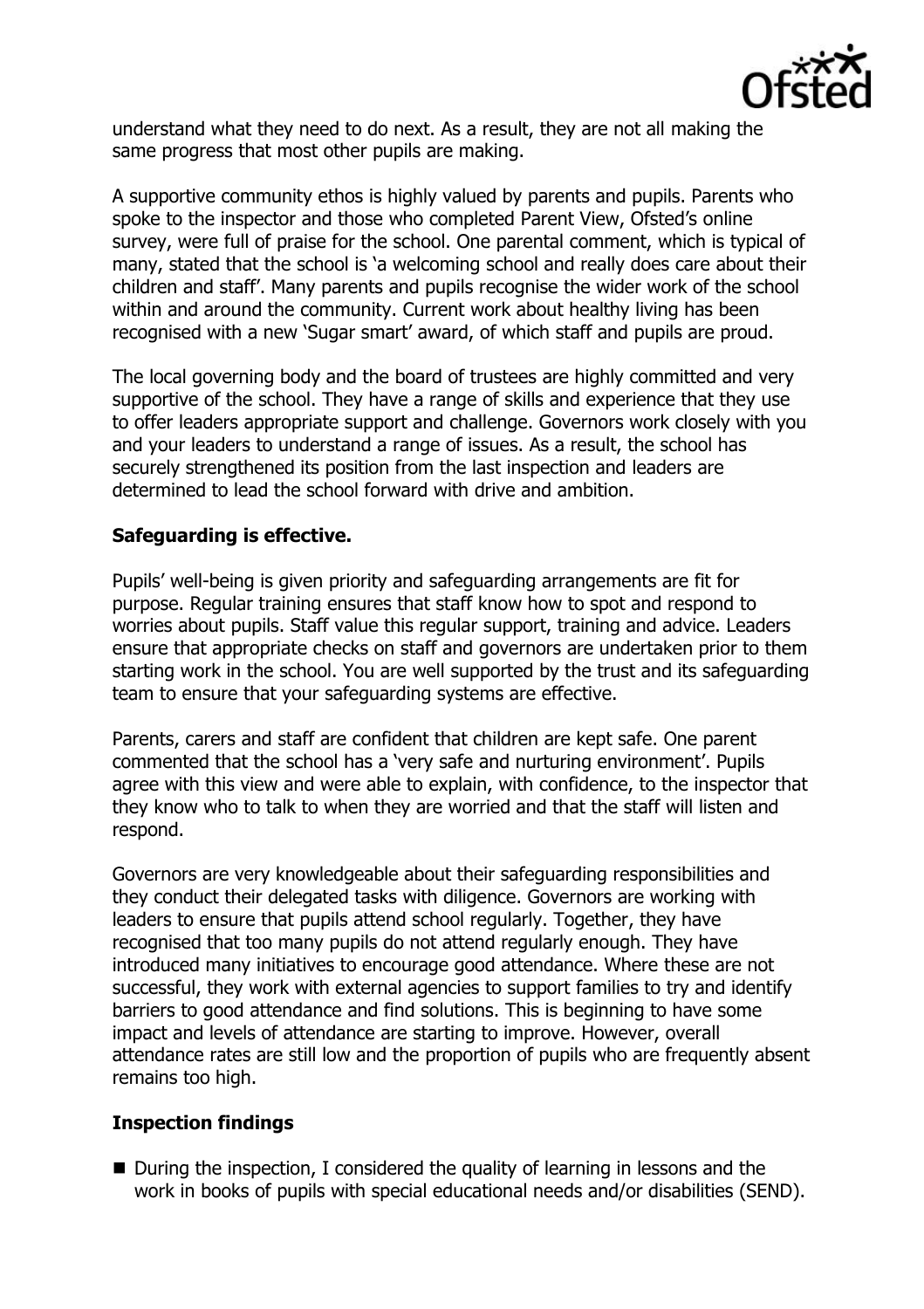

Together, we agreed that leaders have a clear view of what these pupils are achieving and what they need to do to improve. Effective systems identify the needs of the individual pupils and interventions are carefully planned and monitored. The trust leader responsible for pupils with SEND ensures that training is made available to support all staff in their efforts to meet the needs of these pupils.

- Although inspection evidence shows that pupils with SEND are well catered for, some pupils with low starting points have made enough progress to catch up with their peers. Plans are in place to support these pupils. However, they are not always precise enough. As a result, some lower-attaining pupils are not clear what is required of them to achieve their targets.
- In 2018, disadvantaged pupils were not attaining as well as other pupils. I wanted to find out if leaders' plans to use the additional government funding for these pupils were effective. Leaders have an accurate view of what these pupils need to do and what the potential barriers are that can hinder learning. The trust is providing effective support for leaders to sharpen the strategy for disadvantaged pupils, resulting in more focused plans this year. Leaders regularly check on the progress disadvantaged pupils are making and provide extra support when pupils need it. The work in pupils' books, observations in lessons and discussions with pupils show that these pupils are making the progress they should.
- Leaders have thought carefully about how to improve writing in the early years and at key stage 1. The new school nursery has strengthened early years provision. All pupils in the early years have a wide range of stimulating activities available to them. This is resulting in strong development of language. Throughout key stage 1, pupils use ambitious vocabulary to enrich their writing. Most pupils are making good progress with their writing because teachers provide them with a wide range of writing opportunities. Teachers' use of a wide range of strategies in lessons ensures that pupils are suitably challenged and are successful.
- When considering pupils' current standards in writing, we looked in detail at spelling. The teaching of phonics is of high quality. Teachers demonstrate good subject knowledge and pupils respond enthusiastically to the tasks that teachers provide them. Pupils can recognise a wide range of letter sounds. Teachers encourage pupils to use their phonics strategies in reading and writing activities. Consequently, pupils are making better attempts at spelling common and more tricky words. However, when looking in pupils' work across the school, we agreed that pupils are not applying these strategies in their independent writing. As a result, standards in spelling are too inconsistent.

## **Next steps for the school**

Leaders and those responsible for governance should ensure that:

 $\blacksquare$  they continue the efforts to improve rates of attendance, especially for those pupils who have higher rates of absence